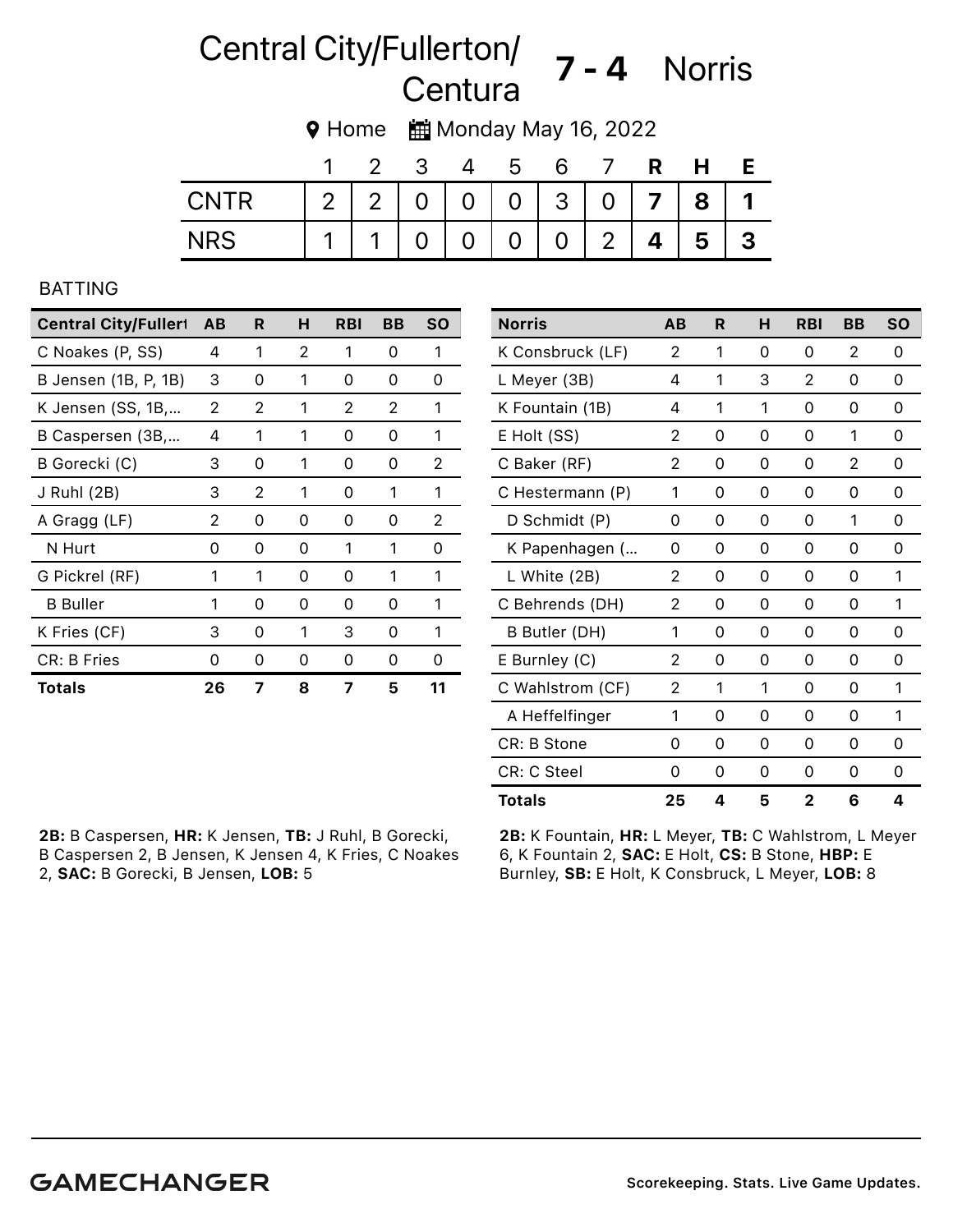**PITCHING** 

| <b>Central City/I</b> | ΙP  | н     | R | ER | BВ | SΟ | HR |
|-----------------------|-----|-------|---|----|----|----|----|
| C Noakes              | 6.1 |       |   |    | h  |    |    |
| <b>B</b> Jensen       | 0.1 |       |   |    |    |    |    |
| <b>B Caspersen</b>    | 0.1 | - 0 - | O |    |    |    |    |
| <b>Totals</b>         | 7.0 | 5     |   |    |    |    |    |

W: C Noakes, P-S: B Caspersen 14-9, B Jensen 10-7, C Noakes 117-68, WP: B Caspersen, HBP: C Noakes, BF: B Caspersen 2, B Jensen 2, C Noakes 29

| <b>Norris</b>    | ΙP  | н  | R | ER | ВB | <b>SO</b> | HR |
|------------------|-----|----|---|----|----|-----------|----|
| C Hesterma       | 1.2 | -5 | 4 | 4  |    |           |    |
| D Schmidt        | 3.2 | 0  | 3 |    |    | h         |    |
| K Papenhag 1.2 3 |     |    | 0 |    |    |           |    |
| <b>Totals</b>    | 7.O | 8  |   |    | 5  |           |    |

L: C Hestermann, P-S: K Papenhagen 33-23, C Hestermann 42-29, D Schmidt 57-37, WP: C Hestermann 2, BF: K Papenhagen 8, C Hestermann 10, D Schmidt 15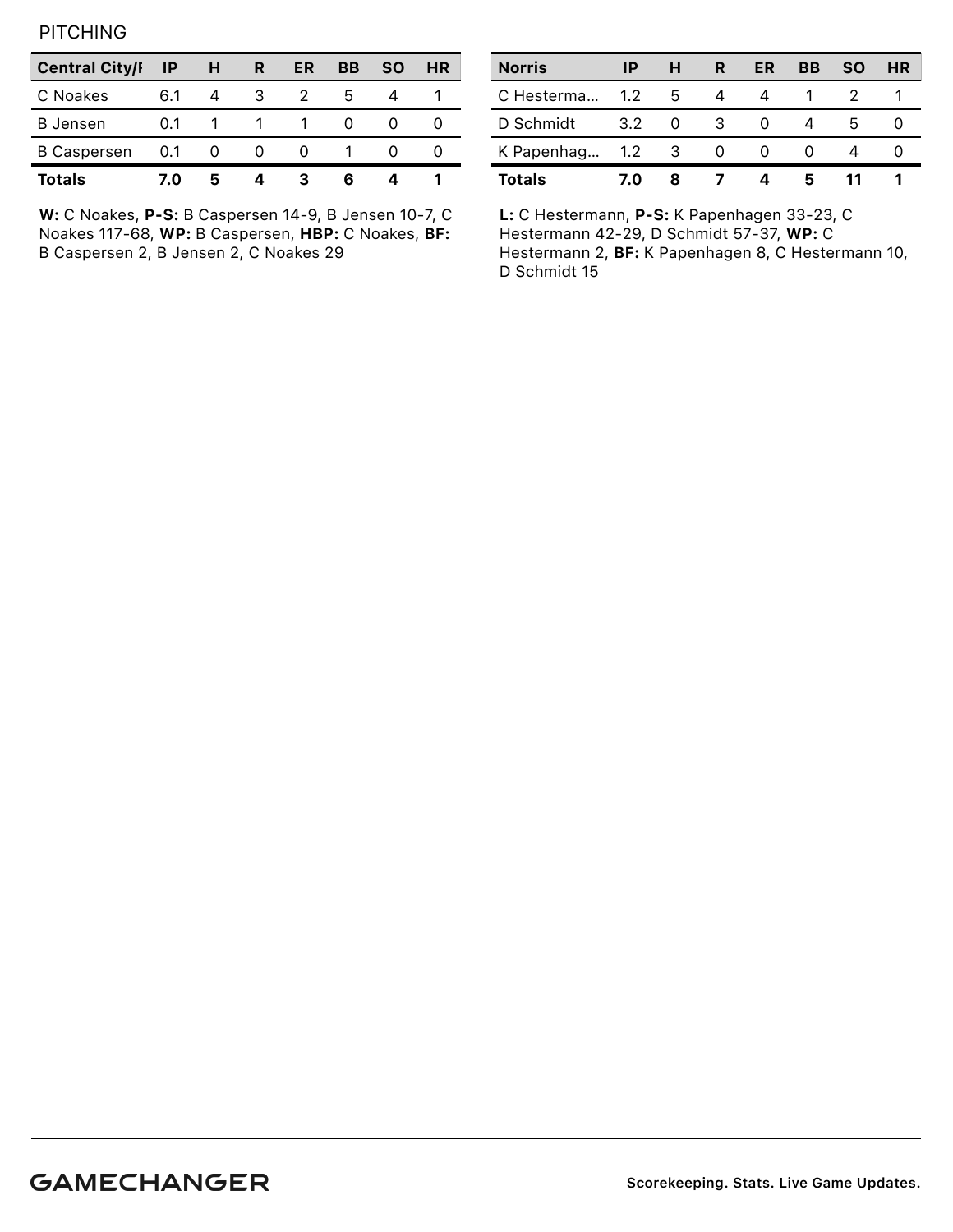# Omaha Skutt Catholic 10 - 5 Omaha Gross Catholic

**♥ Home ■ Monday May 16, 2022** 

|             |                |       | ხ |                |                |   |   |
|-------------|----------------|-------|---|----------------|----------------|---|---|
| <b>OMHS</b> | 3 <sup>1</sup> | 2 2 0 |   |                | 0   0   3   10 | 6 | 1 |
| <b>OMHG</b> |                |       |   | $\overline{2}$ | 5              | 5 |   |

#### BATTING

| <b>Omaha Skutt Catho</b> | AB | R  | н | RBI | BВ | SΟ            |
|--------------------------|----|----|---|-----|----|---------------|
| J Connolly (SS)          | 5  | 0  | 1 | 1   | O  | $\mathcal{L}$ |
| Z Zimmerman (2B)         | 2  | 3  | Ω | 1   | 2  | 1             |
| D Brisbois (C)           | 4  | 0  | 0 | O)  | 1  | 4             |
| M Holtam (3B)            | 4  | 2  | 3 | 3   | 1  | 0             |
| B Rempel (1B)            | 4  | 1  | 1 | 1   | 1  | 2             |
| C Christensen (D         | 3  | 0  | 1 | 2   | 1  | 1             |
| G Brummund (RF)          | 2  | 1  | 0 | O   | 2  | 2             |
| M Kass (LF)              | 3  | 1  | O | U   | 1  | $\mathcal{L}$ |
| Z Zmudzinski (CF)        | 2  | 2  | Ω | O   | 1  | O             |
| <b>CR: L Wilmers</b>     | Ω  | Ω  | O | Ω   | Ω  | O             |
| Totals                   | 29 | 10 | 6 | 8   | 10 | 10            |

2B: B Rempel, 3B: M Holtam 2, TB: C Christensen, J Connolly, M Holtam 7, B Rempel 2, HBP: Z Zmudzinski, Z Zimmerman, SB: Z Zmudzinski, Z Zimmerman, LOB: 10

| <b>Omaha Gross Cath</b> | AB | R | н | <b>RBI</b> | BB | <b>SO</b> |
|-------------------------|----|---|---|------------|----|-----------|
| L Bies (SS)             | 2  | 1 | 2 | 4          | 1  | 0         |
| N Boring (RF)           | 4  | 0 | 0 | 0          | Ω  | 2         |
| C Capece (C)            | 2  | 0 | 0 | 0          | 1  | 2         |
| A Kosse (LF, P, CF)     | 4  | ი | 1 | 0          | Ω  | 2         |
| R Pearson (P)           | 0  | 0 | 0 | 0          | 0  | 0         |
| R McElmeel (2B)         | 4  | 0 | Ω | Ω          | O  | Ω         |
| K Capece (P, LF)        | 4  | 0 | 1 | 0          | 0  | 1         |
| C Brown Askren (        | 2  | 0 | Ω | 0          | O  | Ω         |
| B Sargent (DH)          | 0  | 1 | 0 | 0          | 0  | 0         |
| J Meier (1B)            | 1  | 2 | 1 | 0          | 1  | O         |
| J Rempe (3B)            | 1  | ი | 0 | 0          | 1  | 1         |
| L Gewinner (3B)         | O  | 1 | 0 | 0          | 0  | Ω         |
| CR: O Brennan           | 0  | ი | 0 | 0          | 0  | 0         |
| Totals                  | 24 | 5 | 5 | Δ          | Δ  | ឧ         |

2B: L Bies, A Kosse, 3B: L Bies, TB: K Capece, L Bies 5, J Meier, A Kosse 2, SAC: L Gewinner, SF: L Bies, HBP: C Capece, C Brown Askren 2, J Meier, SB: O Brennan, LOB: 8

### **PITCHING**

| Omaha Skutt IP    |             | $\mathsf{H}$ | R            | ER            | <b>BB</b> | <b>SO</b> | <b>HR</b> |
|-------------------|-------------|--------------|--------------|---------------|-----------|-----------|-----------|
| Q DeNourie        | 5.1 4       |              | - 5 -        | $\mathcal{L}$ |           |           |           |
| C Christens 1.2 1 |             |              | $\mathbf{O}$ | $^{(1)}$      |           |           |           |
| Totals            | $\prime$ () | h            | h.           | h             |           |           |           |

W: Q DeNourie, P-S: C Christensen 20-13, Q DeNourie 98-54, WP: Q DeNourie 5, HBP: Q DeNourie 4, BF: C Christensen 6, Q DeNourie 28

| <b>Omaha Gross</b> | <b>IP</b>        | н  | R  | ER            | BВ | <b>SO</b> | <b>HR</b> |
|--------------------|------------------|----|----|---------------|----|-----------|-----------|
| K Capece           | 2.0              | 3  | 6  |               | 5  | З         |           |
| A Kosse            | 3.1              |    |    |               |    |           |           |
| R Pearson          | 1.2 <sub>2</sub> |    | 3  | $\mathcal{P}$ | 3  | З         |           |
| <b>Totals</b>      | 7.0              | ิค | 10 |               | 10 | 10        |           |

L: K Capece, P-S: K Capece 75-43, R Pearson 47-25, A Kosse 53-33, HBP: K Capece, R Pearson, BF: K Capece 16, R Pearson 10, A Kosse 15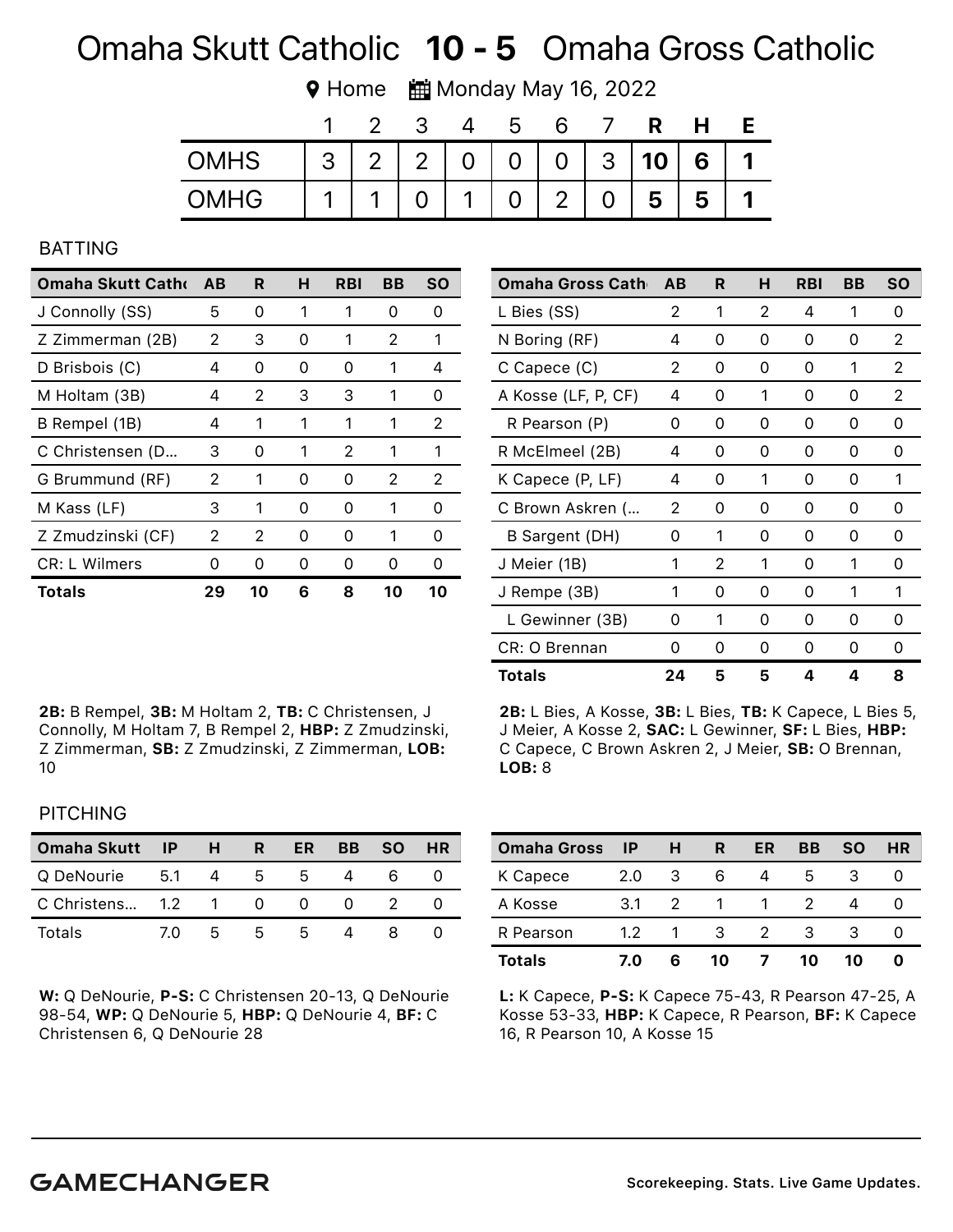## Beatrice **0 - 10** Waverly

**♥ Away ■ Monday May 16, 2022** 

|             |   |   |                |                | ხ              |                  | н  |   |
|-------------|---|---|----------------|----------------|----------------|------------------|----|---|
| <b>BTRC</b> |   |   | $\overline{0}$ | 0              | $\overline{0}$ | $\boldsymbol{0}$ | 6  |   |
| WVRI        | റ | հ | $\overline{2}$ | $\overline{ }$ | $\overline{2}$ | 10               | 10 | Λ |

#### BATTING

| <b>Beatrice</b>  | AВ | R | н | <b>RBI</b> | BВ | <b>SO</b> |
|------------------|----|---|---|------------|----|-----------|
| J Blackburn (2B) | 3  | 0 | Ω | 0          | 0  | 0         |
| M Reis (CF)      | 2  | 0 | 1 | 0          | 0  | 0         |
| T Timmerman (RF) | 2  | 0 | 0 | 0          | 0  | 0         |
| D Nelson (LF)    | 2  | 0 | 1 | 0          | Ω  | 0         |
| A Burroughs (3B) | 2  | 0 | Ω | 0          | Ω  | 1         |
| A DeBoer (SS)    | 2  | 0 | 1 | 0          | Ω  | 1         |
| C Jobman (1B)    | 2  | 0 | 1 | 0          | O  | O         |
| T Henning (C)    | 2  | 0 | O | 0          | 0  | 1         |
| S Crawford (DH)  | 2  | 0 | 2 | 0          | 0  | 0         |
| M Mayfield (P)   | Ω  | Ω | 0 | Ω          | 0  | Ω         |
| CR: D Roeder     | Ω  | Ω | O | Ω          | Ω  | Ω         |
| Totals           | 19 | n | 6 |            | 0  | з         |

TB: C Jobman, M Reis, D Nelson, S Crawford 2, A DeBoer, LOB: 4

| <b>Waverly</b>   | AB | R  | н  | <b>RBI</b> | BB | <b>SO</b> |
|------------------|----|----|----|------------|----|-----------|
| J Bream (C)      | 4  | 1  | 0  | 0          | 0  | 2         |
| K Harris (2B)    | 3  | 2  | 3  | 2          | 1  | 0         |
| P Engel (P)      | 2  | 0  | 1  | 1          | 0  | 0         |
| D Miller (3B)    | 3  | 0  | 3  | 4          | 0  | Ω         |
| R Marsh (1B)     | 3  | 1  | 1  | 0          | 0  | 1         |
| W Fanning (DH)   | 3  | 0  | 0  | 0          | 0  | 2         |
| G Rine (CF)      | 1  | 2  | 0  | 1          | 1  | 0         |
| L Oelke (SS)     | 2  | 2  | 1  | 0          | 1  | 0         |
| L Powell (RF)    | 1  | 1  | 1  | 1          | 1  | 0         |
| J Ballinger (LF) | Ω  | 0  | 0  | 0          | 0  | 0         |
| CR: T Jackson    | Ω  | 1  | 0  | 0          | 0  | 0         |
| <b>Totals</b>    | 22 | 10 | 10 | 9          | 4  | 5         |

2B: L Oelke, R Marsh, D Miller, TB: P Engel, L Powell, K Harris 3, L Oelke 2, R Marsh 2, D Miller 4, SF: P Engel, G Rine, SB: L Powell 2, D Miller 2, LOB: 3

#### **PITCHING**

| <b>Beatrice</b>   | IP  | н  | R  | ER | <b>BB</b> | <b>SO</b> | HR |
|-------------------|-----|----|----|----|-----------|-----------|----|
| P Tegtmeier       | 1.2 | ხ  | b. |    |           |           |    |
| <b>M</b> Mayfield | 2.2 | 5  | 5  | 5  |           |           |    |
| Totals            |     | 10 | 10 |    |           |           |    |

L: P Tegtmeier, P-S: P Tegtmeier 53-32, M Mayfield 63-32, T Lang 8-0 WP: P Tegtmeier 2, M Mayfield 4, BF: P Tegtmeier 12, M Mayfield 16

| <b>Waverly</b> | ΙP  | н | R            | ER | <b>BB</b> | <b>SO</b> | <b>HR</b> |
|----------------|-----|---|--------------|----|-----------|-----------|-----------|
| P Engel        | 5.0 | 6 | $\mathbf{I}$ | 0  |           |           |           |
| <b>Totals</b>  | 5.0 | 6 | o            | o  | o         |           |           |

W: P Engel, P-S: P Engel 56-39, WP: P Engel 2, BF: P Engel 19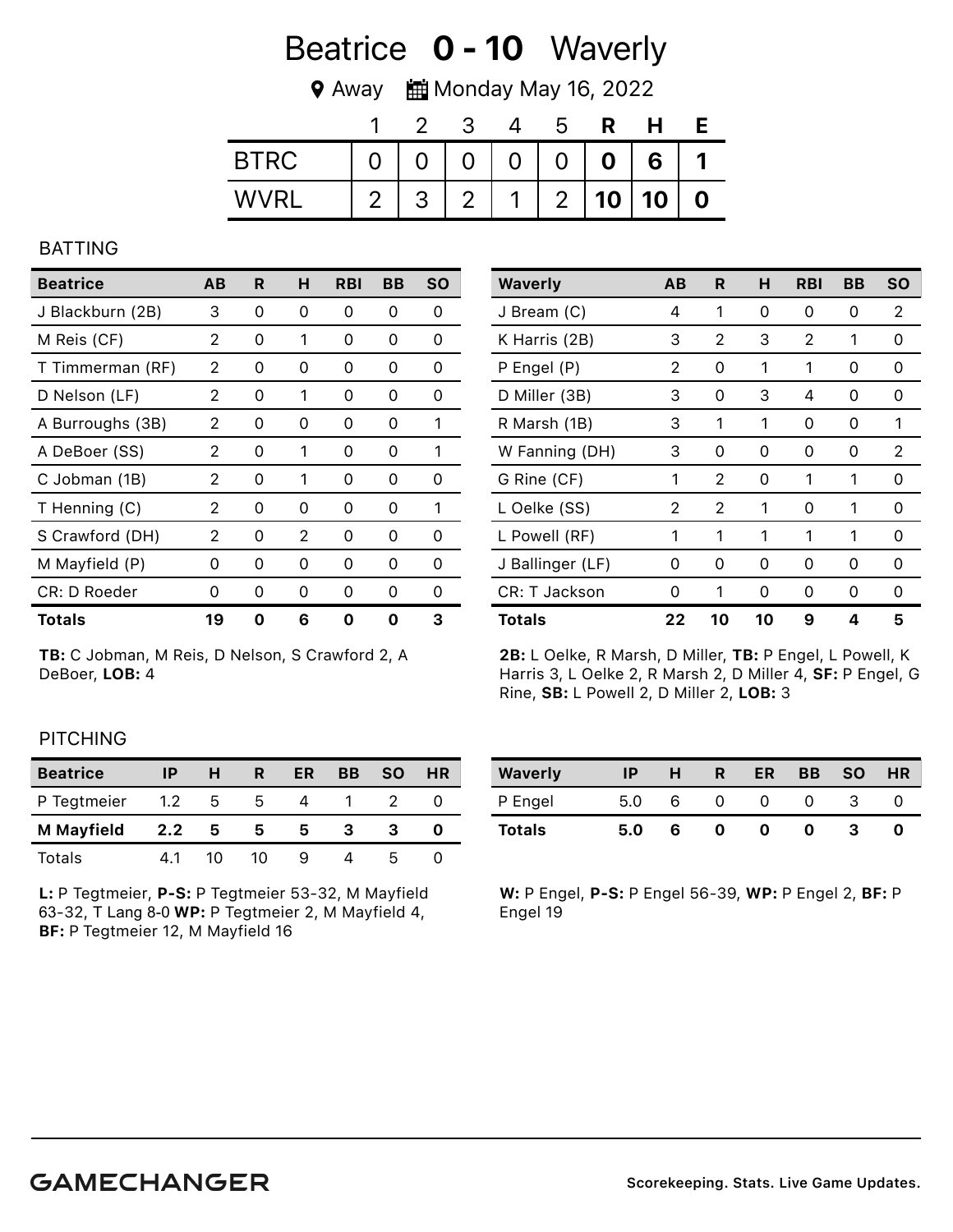# Elkhorn North 12 - 8 Elkhorn

◆ Away ■ Monday May 16, 2022

|       |  |  |  |  |  | 3 4 5 6 7 8 9 10 <b>R H E</b>                         |  |
|-------|--|--|--|--|--|-------------------------------------------------------|--|
| ELKH  |  |  |  |  |  | $0   0   1   4   3   0   0   0   0   4   12   12   2$ |  |
| FI KH |  |  |  |  |  | 0 0 0 0 0 1 7 0 0 0 0 0 0 8 9 1                       |  |

#### BATTING

| <b>Elkhorn North</b> | AB | R              | н        | <b>RBI</b> | BB | <b>SO</b> |
|----------------------|----|----------------|----------|------------|----|-----------|
| C Thiessen (RF)      | 5  | 1              | 1        | 2          | 0  | 0         |
| K Edwards (RF)       | 1  | $\Omega$       | 0        | $\Omega$   | 0  | 0         |
| <b>B</b> Sellmeyer   | 0  | 0              | 0        | 0          | 0  | 0         |
| N Cunningham (SS)    | 5  | $\Omega$       | 1        | 2          | 0  | 2         |
| X Cavenaugh (SS)     | 1  | 0              | 0        | 0          | 0  | 0         |
| E Mains (CF)         | 5  | 1              | 2        | 0          | 1  | 1         |
| L Tillman (LF)       | 4  | $\overline{2}$ | 2        | 0          | 0  | 2         |
| T Wells (C)          | 5  | 0              | 2        | 0          | 0  | 2         |
| C Nowaczyk (P)       | 2  | 0              | 1        | 0          | 1  | 0         |
| D Harper (P)         | 0  | 1              | 0        | 0          | 0  | 0         |
| S Huff (P)           | 2  | $\Omega$       | 0        | $\Omega$   | 0  | 1         |
| K Hanson (P)         | 0  | 0              | 0        | 0          | 0  | 0         |
| J Grossart (DH)      | 4  | 2              | 2        | 5          | 1  | 0         |
| C Ripley (3B)        | 4  | 1              | 1        | 1          | 0  | 0         |
| I Miller (2B)        | 1  | 1              | 0        | 1          | 1  | 1         |
| M Baker (2B)         | 1  | 0              | 0        | 0          | 0  | 0         |
| R Harrahill (1B)     | 0  | 0              | $\Omega$ | 0          | 0  | 0         |
| CR: E Edwards        | 0  | 3              | 0        | 0          | 0  | 0         |
| <b>Totals</b>        | 40 | 12             | 12       | 11         | 4  | 9         |

| <b>Elkhorn</b>         | AB | R | н | <b>RBI</b> | BВ | <b>SO</b> |
|------------------------|----|---|---|------------|----|-----------|
| C Hunt (CF, P)         | 5  | 0 | 0 | 0          | 0  | 2         |
| B Knott (SS)           | 5  | 1 | 1 | 0          | 1  | 1         |
| C Smith (DH)           | 5  | 1 | 2 | 1          | 0  | 0         |
| B Stanley (3B, P,      | 3  | 0 | 2 | 0          | 1  | 0         |
| B Ayala (P, 2B, 3B     | 4  | 1 | 0 | Ω          | 1  | 1         |
| C Fedde (RF)           | 1  | 1 | 0 | 1          | 4  | 1         |
| B Reynolds (1B)        | 5  | 1 | 2 | 2          | 0  | 1         |
| K Schenck (LF)         | 3  | 1 | 1 | 1          | 1  | 1         |
| J Carle (C)            | 5  | 0 | 1 | 2          | 0  | 0         |
| J Richter (P)          | 1  | 0 | 0 | 0          | 0  | 1         |
| CR: D Witt             | 0  | 1 | 0 | 0          | 0  | Ω         |
| CR: A Sufficool        | 0  | 1 | 0 | 0          | 0  | 0         |
| <b>CR: A Salvatore</b> | 0  | 0 | 0 | 0          | 0  | 0         |
| Totals                 | 37 | 8 | 9 | 7          | 8  | 8         |

2B: N Cunningham, HR: J Grossart, TB: E Mains 2, J Grossart 5, N Cunningham 2, L Tillman 2, C Thiessen, C Ripley, T Wells 2, C Nowaczyk, SAC: C Ripley, SF: I Miller, CS: L Tillman, HBP: I Miller, L Tillman, SB: E Mains 2, L Tillman 2, C Thiessen, D Harper, E Edwards, LOB: 6

2B: C Smith, 3B: K Schenck, TB: B Stanley 2, B Knott, K Schenck 3, J Carle, C Smith 3, B Reynolds 2, CS: K Schenck, HBP: B Stanley, K Schenck, SB: C Fedde, LOB: 9